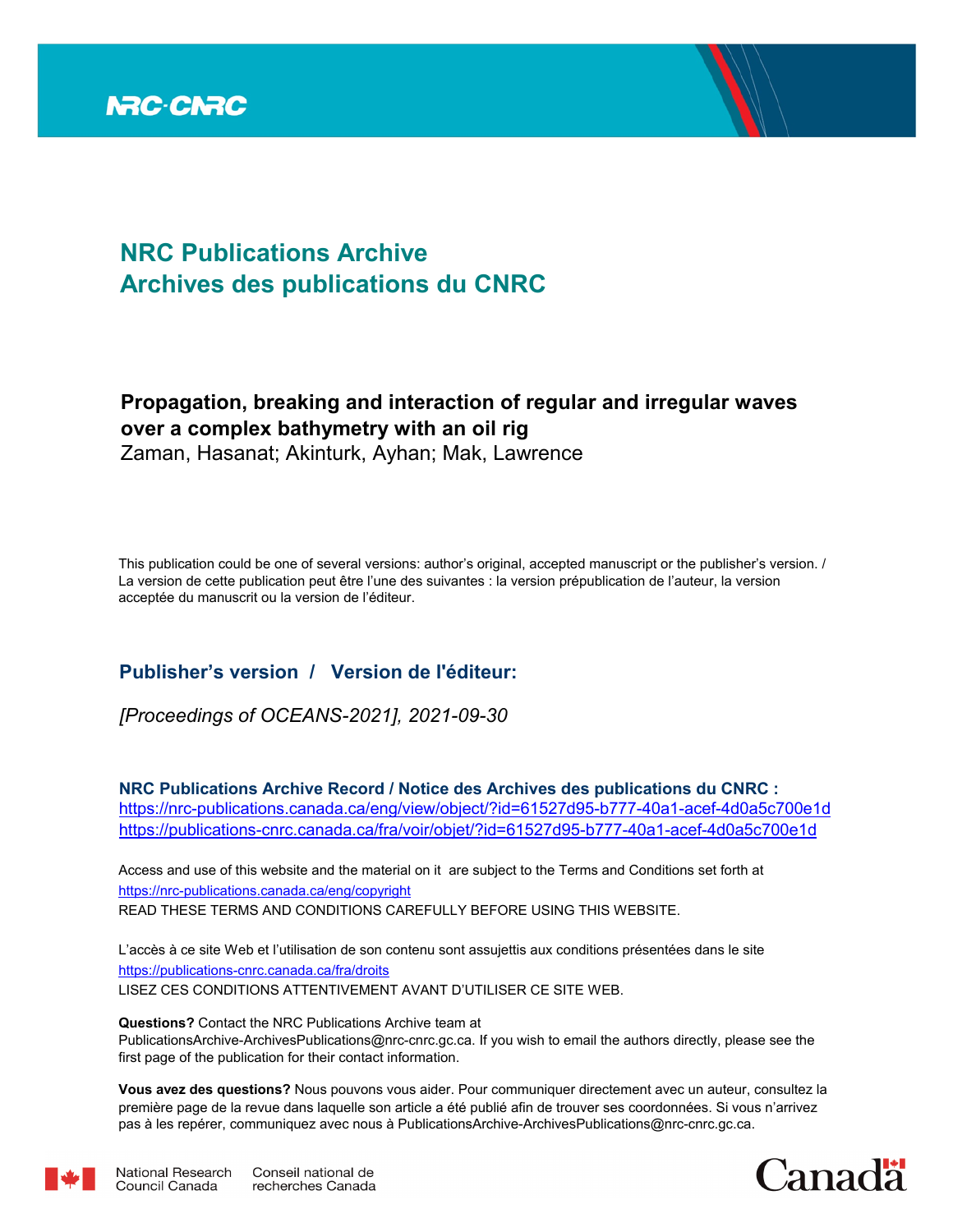# Propagation, breaking and interaction of regular and irregular waves over a complex bathymetry with an oil rig

Hasanat Zaman Ocean, Coastal and River Engineering Research Center National Research Council Canada St. John's, NL Canada Hasanat.Zaman@nrc-cnrc.gc.ca

Ayhan Akinturk Ocean, Coastal and River Engineering Research Center National Research Council Canada St. John's, NL Canada Ayhan.Akinturk@nrc-cnrc.gc.ca

Lawrence Mak Ocean, Coastal and River Engineering Research Center National Research Council Canada St. John's, NL Canada Lawrence.Mak@nrc-cnrc.gc.ca

*Abstract*— **The oil and gas platform in the nearshore and offshore region are sometimes vulnerable due to the extremely high waves approaching the structure. The bathymetry of such a region plays a vibrant role in modifying the incoming wave fields. Depending on the changes of bathymetry, the deepwater wave can change into a shallow water wave and could cause wave shoaling, modification in wavelength, and in many cases leads to wave breaking. After breaking the leftover wave energy is reformed and keeps propagating. A 3D dispersive numerical model is developed and utilized for the prediction of the wave reflection, diffraction, breaking, and propagation in the presence of varying water depth and an offshore oil rig. A finite difference method has been employed for the numerical computation that uses ADI (Alternating Direction Implicit) algorithm. In this work, a sea bottom of varying bathymetry is utilized extended from a deeper region to a shallower region may be treated as a natural or an artificial submerged obstacle or sea bottom. A square shaft of an oil and gas platform is located in the shallower region. In the simulation, a set of relevant regular and irregular waves are studied. Limited field data of irregular waves are used for model validation.**

*Keywords—Extreme waves, 3D numerical model, uneven bottom, ocean structure, field data, result comparisons.* 

#### I. INTRODUCTION

During the propagation, waves undergo a lot of changes to their physical and dynamic characteristics. When waves approach the shallower region wavelengths are shortened and if there is no breaking then the wave height increases to maintain the conservation of energy. On the other hand, wave breaking takes place when the increase of the wave heights reaches their breaking criteria. In that case, the waves break, lose their energies, and reform to continue their propagation further. Shallow water wave or long period wave is well known for imparting considerable difficulties to different coastal and offshore facilities. In normal or abnormal weather conditions, they are known to be the cause of huge damages to the anchored ships and mooring systems. This kind of wave can cause severe damages to the ocean structures and/or can reduce the workability and performance tremendously. There are different numerical approaches were carried out by different researchers to understand the propagation, modifications, and loadings of such waves on the ocean structures. The use of vertically integrated numerical models is very popular and advantageous for low computation time and accuracy as it has been reported by many researchers that the approximation by the recent vertically integrated models, for example, Boussinesq or other types of models agree well with the relevant physical experiments or field observations. The advantage of such models is that they can be useful to study the wave propagation including breaking (Svendsen et al., 1996) for a wide range of areas from the deep sea to the shallow water (Sørensen et. al., 1996) region with confidence. Essentially ocean wave field contains waves of different heights, frequencies, and directions. The wave field is transformed and it experiences a lot of changes into its basic feature when it moves towards the shallow region from the offshore region due to changes in water depths. Researchers have been extending their effort to fabricate numerical models into the most attractive form. Abbotts et al. (1978), Bayram and Larson (2000), Flaten and Rygg (1991), Sato et al. (1992), Karambas and Koutitas (1992), Madsen and Sørensen (1992), Peregrine (1967), Hiraishi et al (1995), Zaman (2007) are some to mention. In this study, a vertically integrated model is developed and utilized to study the propagation of regular and irregular waves over a natural or man-made elevated bottom followed by an operational oil rig. The basic physics of the present model follows the description of Hiraishi et al (1995). An enhanced dispersion relation has been invoked in the simulation. This study aims to perceive the transformation of incoming waves energies from the offshore area to the vicinity of the oil rig.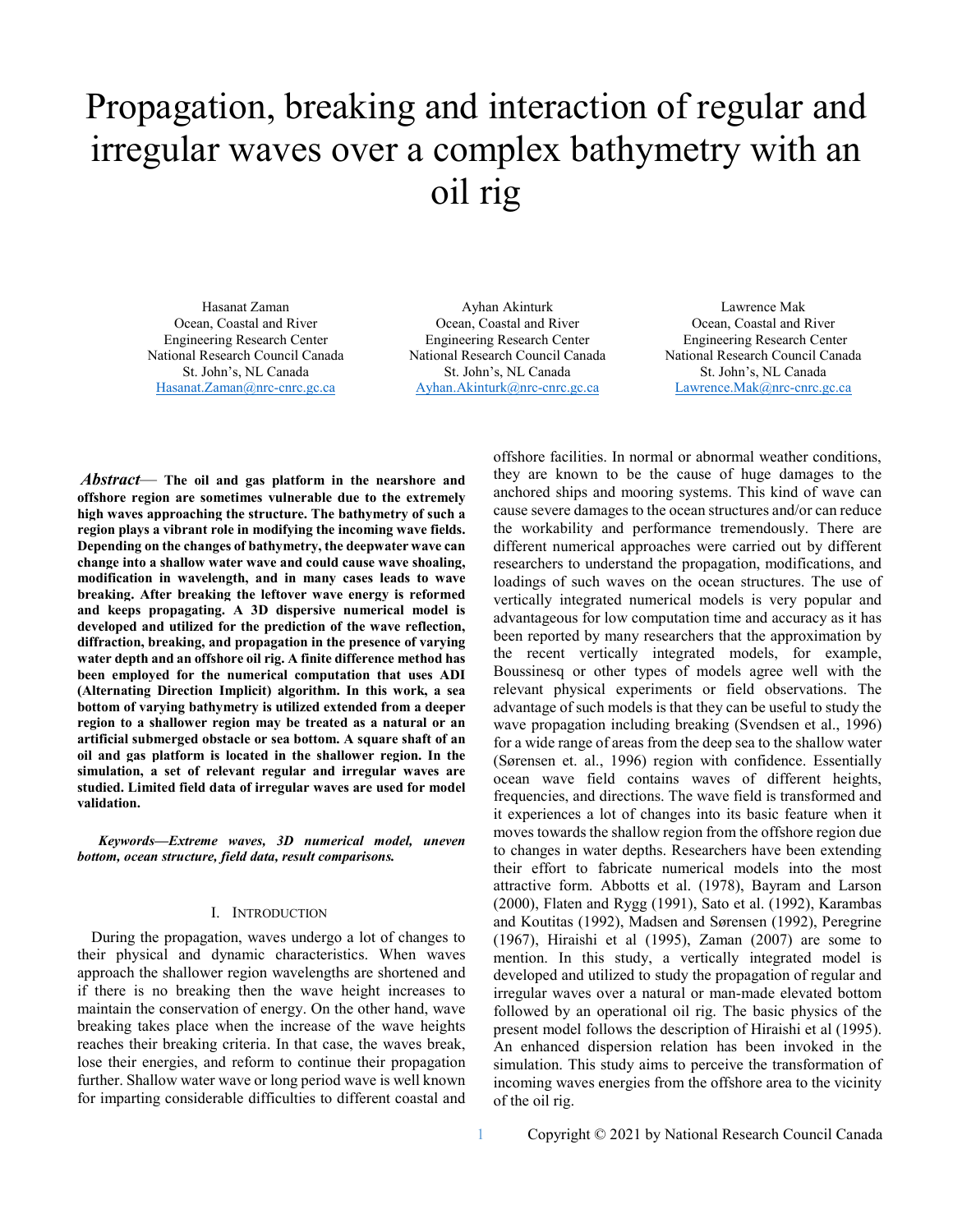#### II. NUMERICAL MODEL

The numerical model used here is formulated by vertical integration of the continuity equation and equations of motions. The basic equations are as follows:

$$
\frac{\partial \eta}{\partial x} + \frac{\partial}{\partial t} \int_{-h}^{\eta} u dz + \frac{\partial}{\partial t} \int_{-h}^{\eta} v dz = 0
$$
 (1)

$$
\frac{\partial}{\partial t} \int_{-h}^{\eta} u dz + \frac{\partial}{\partial x} \Biggl[ \Biggl( \int_{-h}^{\eta} u dz \int_{-h}^{\eta} u dz \Biggr) / (h + \eta) \Biggr] \n+ \frac{\partial}{\partial y} \Biggl[ \Biggl( \int_{-h}^{\eta} u dz \int_{-h}^{\eta} v dz \Biggr) / (h + \eta) \Biggr] + g (h + \eta) \frac{\partial \eta}{\partial x} \n+ \kappa \int_{-h}^{\eta} u dz + \frac{f_d}{2(h + \eta)^2} \int_{-h}^{\eta} u dz \Biggr] \Biggl( \int_{-h}^{\eta} u dz \Biggr)^2 + \Biggl( \int_{-h}^{\eta} v dz \Biggr)^2 \n= \mu \Biggl( \frac{\partial^2}{\partial x^2} \int_{-h}^{\eta} u dz + \frac{\partial^2}{\partial y^2} \int_{-h}^{\eta} u dz \Biggr) \n+ \Biggl( A + \frac{1}{3} \Biggr) h^2 \Biggl( \frac{\partial^3}{\partial x^2 \partial t} \int_{-h}^{\eta} u dz + \frac{\partial^3}{\partial x \partial y \partial t} \int_{-h}^{\eta} v dz \Biggr) \n+ A g h^3 \Biggl( \frac{\partial^3 \eta}{\partial x^3} + \frac{\partial \eta}{\partial x \partial y^2} \Biggr) \n+ h \frac{\partial h}{\partial x} \Biggl( \frac{1}{3} \frac{\partial^2}{\partial x \partial t} \int_{-h}^{\eta} u dz + \frac{1}{6} \frac{\partial^2}{\partial y \partial t} \int_{-h}^{\eta} v dz \Biggr) \n+ h \frac{\partial h}{\partial y} \Biggl( \frac{1}{6} \frac{\partial^2}{\partial y \partial t} \int_{-h}^{\eta} v dz \Biggr) \n+ A g h^2 \Biggl[ \frac{\partial h}{\partial x} \Biggl( 2 \frac{\partial^2 \eta}{\partial x^2} + \frac{\partial^2 \eta}{\partial y^2} \Biggr) + \frac{\partial h}{\partial y} \frac{\partial^2 \eta}{\partial x \partial y} \Biggr] \tag{2}
$$

$$
\frac{\partial}{\partial t} \int_{-h}^{\eta} v dz + \frac{\partial}{\partial x} \left[ \left( \int_{-h}^{\eta} u dz \int_{-h}^{\eta} v dz \right) / (h + \eta) \right] \n+ \frac{\partial}{\partial y} \left[ \left( \int_{-h}^{\eta} v dz \int_{-h}^{\eta} v dz \right) / (h + \eta) \right] + g (h + \eta) \frac{\partial \eta}{\partial y} \n+ \kappa \int_{-h}^{\eta} v dz + \frac{f_d}{2(h + \eta)^2} \int_{-h}^{\eta} v dz \sqrt{\left( \int_{-h}^{\eta} u dz \right)^2 + \left( \int_{-h}^{\eta} v dz \right)^2} \n= \mu \left( \frac{\partial^2}{\partial x^2} \int_{-h}^{\eta} u dz + \frac{\partial^2}{\partial y^2} \int_{-h}^{\eta} v dz \right) \n+ \left( A + \frac{1}{3} \right) h^2 \left( \frac{\partial^3}{\partial y^2} \int_{-h}^{\eta} v dz + \frac{\partial^3}{\partial x \partial y \partial t} \int_{-h}^{\eta} u dz \right) \n+ A g h^3 \left( \frac{\partial^3 \eta}{\partial y^3} + \frac{\partial \eta}{\partial x^2 \partial y} \right) \n+ h \frac{\partial h}{\partial y} \left( \frac{1}{3} \frac{\partial^2}{\partial y \partial t} \int_{-h}^{\eta} v dz + \frac{1}{6} \frac{\partial^2}{\partial x \partial t} \int_{-h}^{\eta} u dz \right) \n+ h \frac{\partial h}{\partial x} \left( \frac{1}{6} \frac{\partial^2}{\partial y \partial t} \int_{-h}^{\eta} v dz \right)
$$

 $+h\frac{\partial h}{\partial x}\left(\frac{1}{6}\right)$ 6

 $\overline{\partial y \partial t} \int_{-h} v dz$ 

$$
+Agh^2\left[\frac{\partial h}{\partial y}\left(2\frac{\partial^2 \eta}{\partial y^2} + \frac{\partial^2 \eta}{\partial x^2}\right) + \frac{\partial h}{\partial x}\frac{\partial^2 \eta}{\partial x \partial y}\right]
$$
(3)

where  $\eta$  is the free surface at any given time,  $t$  the time,  $u$  and *v* the velocities in the *x* and *y* directions,  $\int_{-h}^{\eta} u dz$  the mass flux in the *x*-direction,  $\int_{-h}^{\eta} v dz$  the mass flux in the *y*-direction, *g* the gravitational acceleration, *h* the still water depth at any location,  $h + \eta$  the instantaneous water depth at any location in the domain,  $\kappa$  the boundary dumping function varies linearly along the width of the wave absorbing layers and null elsewhere,  $\mu$  the eddy viscosity defines the momentum exchange due to turbulence and *fd* is the energy dissipation coefficient used for the energy damping expression. A wave absorbing layer is a numerical energy-dumping zone in the model. It is usually utilized around the outer boundary of the computational domain to reduce or eliminate reflected wave components from the domain boundaries or behaves like an open boundary. Width with twice the incident wavelength provides an effective absorbing efficiency. The parameter *A* is an important factor incorporated through the dispersion relation to improving the computational error in the wave celerity and group velocity. See Madsen and Sørensen (1992) for details.

For the better prediction of the wavenumber, the following dispersion relation is utilized in the numerical simulation:

$$
c = \sqrt{g \frac{A + k^{-2}h^{-1}}{(A + 1/3) + k^{-2}h^{-2}}}
$$
 (4)

as per the frequency dispersion obtained from Padé's (2,2) expansion of Stoke's first-order theory, the parameter *A* becomes 1/15, *k* is the wavenumber and *c* is the wave celerity. The expression (Bayram and Larson, 2000) for eddy viscosity can be defined for this model as follows:

$$
\mu = \sqrt{\frac{\alpha^2 dg^3 s(\hat{M} - M_r)}{\sigma^4 (M_s - M_r)}}
$$
(5)

where  $\alpha$  (=2.5) is a coefficient valid in the surf zone type region and  $\lambda$  the angle of the bottom slope,  $d$  the mean water depth,  $\sigma$ the angular frequency,  $\hat{M}$  the flow amplitude,  $M_s$  the waveinduced flow,  $s = \tan \lambda$  is the bottom slope and  $M_r$  is the reformed wave amplitude.

$$
M_s = (0.228 + 2.12s) g^{1/2} d^{3/2}
$$
 (6)

$$
M_r = 0.135 \ g^{1/2} d^{3/2} \tag{7}
$$

The energy damping phenomenon in the absorbing boundary follows the relationship below:

$$
\kappa_i = \frac{3\kappa_n}{\sin 3} \Big\{ \cosh \Big( \frac{3b_i}{W} - 1 \Big) \Big\} \tag{8}
$$

where  $\kappa_i$  represents a boundary damping function,  $b_i$  ( $i =$ 1, 2) the horizontal distances in the *x* and *y* directions of the absorbing boundary,  $\kappa_n = g^{1/2} h^{1/2}$  and *W* is the width of the absorption boundary.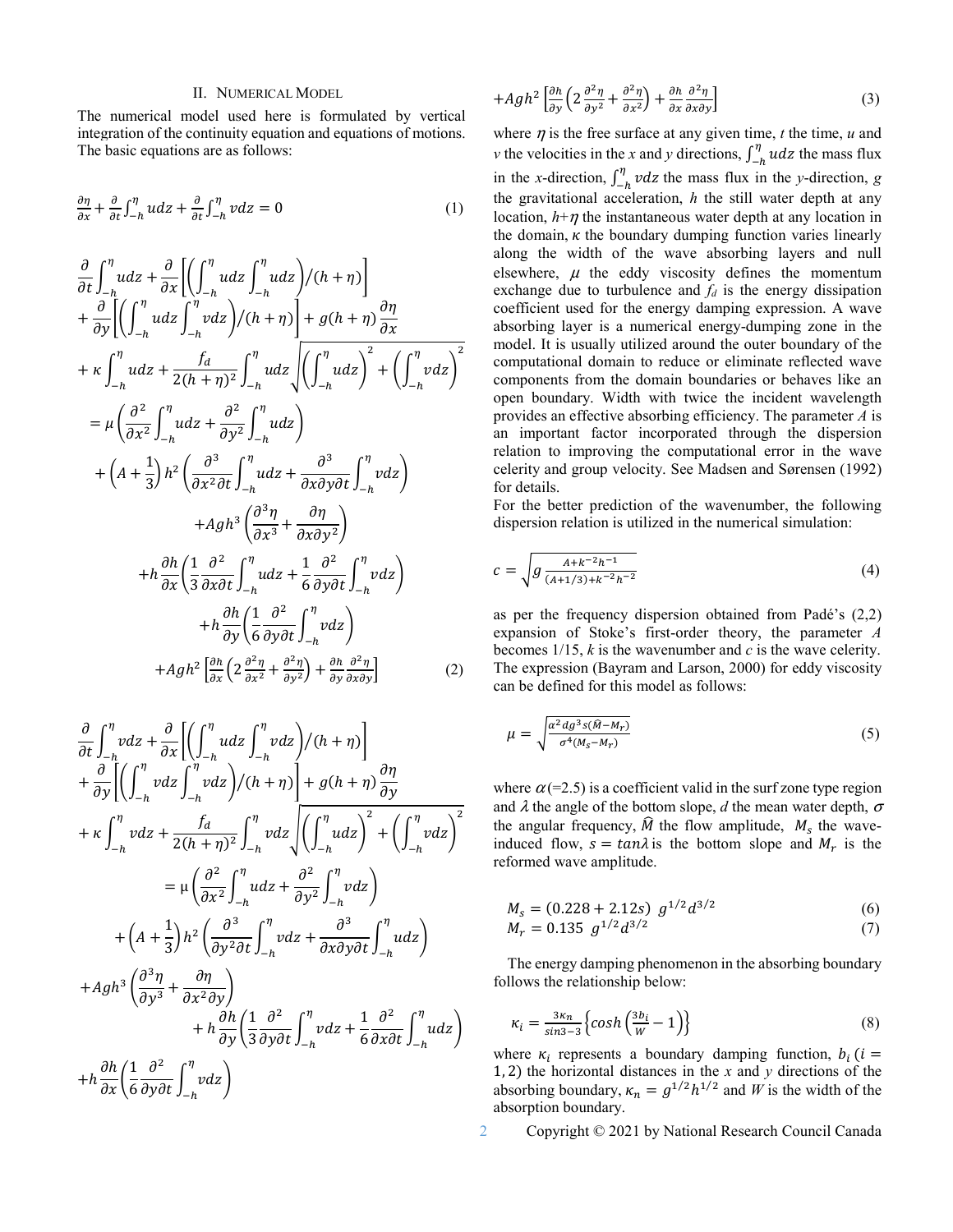The energy spectrum used in this simulation was proposed by Bretschneider (1968) with coefficients adjusted by Mitsuyasu (1970) and later Goda(1988, 2000) adjusted the peak frequency and coefficients to give the following expression for the energy spectrum:

$$
S(f) = C_1 H_{1/3}^2 \frac{1}{f} (T_{1/3} f)^{-4} e^{C_2 (T_{1/3} f)^{-4}}
$$
\n(9)

where  $S(f)$  is the energy density,  $H_{1/3}$  the significant wave height,  $T_{1/3}$  the significant wave period and f is the wave frequency that corresponds to the significant wave period. The coefficients  $C_1$  and  $C_1$  are adjusted by many researchers and Goda introduced  $C_1 = 0.205$  and  $C_2 = -0.75$ .

#### III. COMPUTATIONAL METHODOLOGY

The above governing equations 1, 2, and 3 have been discretized following a finite difference scheme that uses ADI (Alternating Directional Implicit) algorithm to obtain the solution. In the computational staggered mesh, the *x*-direction mass flux is defined at the intersection of  $(i - 1 + m)\Delta x$  and  $(j - 1/2 + m)\Delta y$ , *y*-direction mass flux is defined at  $(i 1/2 + m)\Delta x$  and  $(j - 1 + m)\Delta y$  intersection. On the other hand, instantaneous surface elevation is defined at the junction of  $(i - 1/2 + m)\Delta x$  and  $(j - 1/2 + m)\Delta y$ . In all cases  $m =$  $0, 1, 2, \ldots$  In the case of temporal distributions, surface elevations, fluxes in the *x*- and *y*-direction are defined at unknown  $(n + 1/2)\Delta t$ ,  $(n + 1)\Delta t$  and  $(n + 3/2)\Delta t$  time steps. The unknown surface elevations and mass fluxes are computed using their known values until the computation is completed using ADI technique (Hiraishi et al., 1995, Zaman et al., 2001). An energy absorbing boundary shown above by Eq. 8 is employed around the domain to reduce or eliminate the reflected wave components.

#### IV. MODEL VALIDATION

The model was validated for limited measured field data obtained from two buoys near the St. John's, Newfoundland coast. This field data was used to validate the applicability of the numerical model in the open sea under normal environmental conditions. The data from the offshore buoy-1 shown in blue in Fig.1 and located at (46.6N, 53.9W) were used as the boundary condition to initialize the numerical model and the predicted results were compared with the measured data at buoy-2 shown in red and located at (46.6N, 53.8W) demonstrated in Fig. 1. The distance between these two buoys was 7.66 km. In the simulation, the predominant wave components and their directions were incorporated in the model boundary condition and any other wave component entering the domain from any other fetch was neglected which is always the case in the open ocean. The computational domain is 2 km wide and 8 km long.



*Figure 1 Location of blue dot is 46.6N, 53.9W and red dot is 46.6N, 53.8W (dots are 7.66 km apart)*

|  | Table 1 Significant field and numerical data |  |  |  |  |
|--|----------------------------------------------|--|--|--|--|
|--|----------------------------------------------|--|--|--|--|

|                  | Location        | $H_{1/3}(m)$ | $T_p(s)$ | h(m)                |
|------------------|-----------------|--------------|----------|---------------------|
| $Buoy-1$         | 46.6N,<br>53.9W | 9.823        | 13.496   | 53.368              |
| $B$ uov $-2$     | 46.6N,<br>53.8W | 10.108       | 13.620   | 46.413              |
| Present<br>Model | 46.6N,<br>53.8W | 9.861        | 13.584   | 53.368 to<br>46.413 |



*Figure 2 Predicted surface elevations from Buoy-1 to Buoy-2*



*Figure 3 Comparisons of the wave energies at Buoy -1 and Buoy -2 with the present numerical model*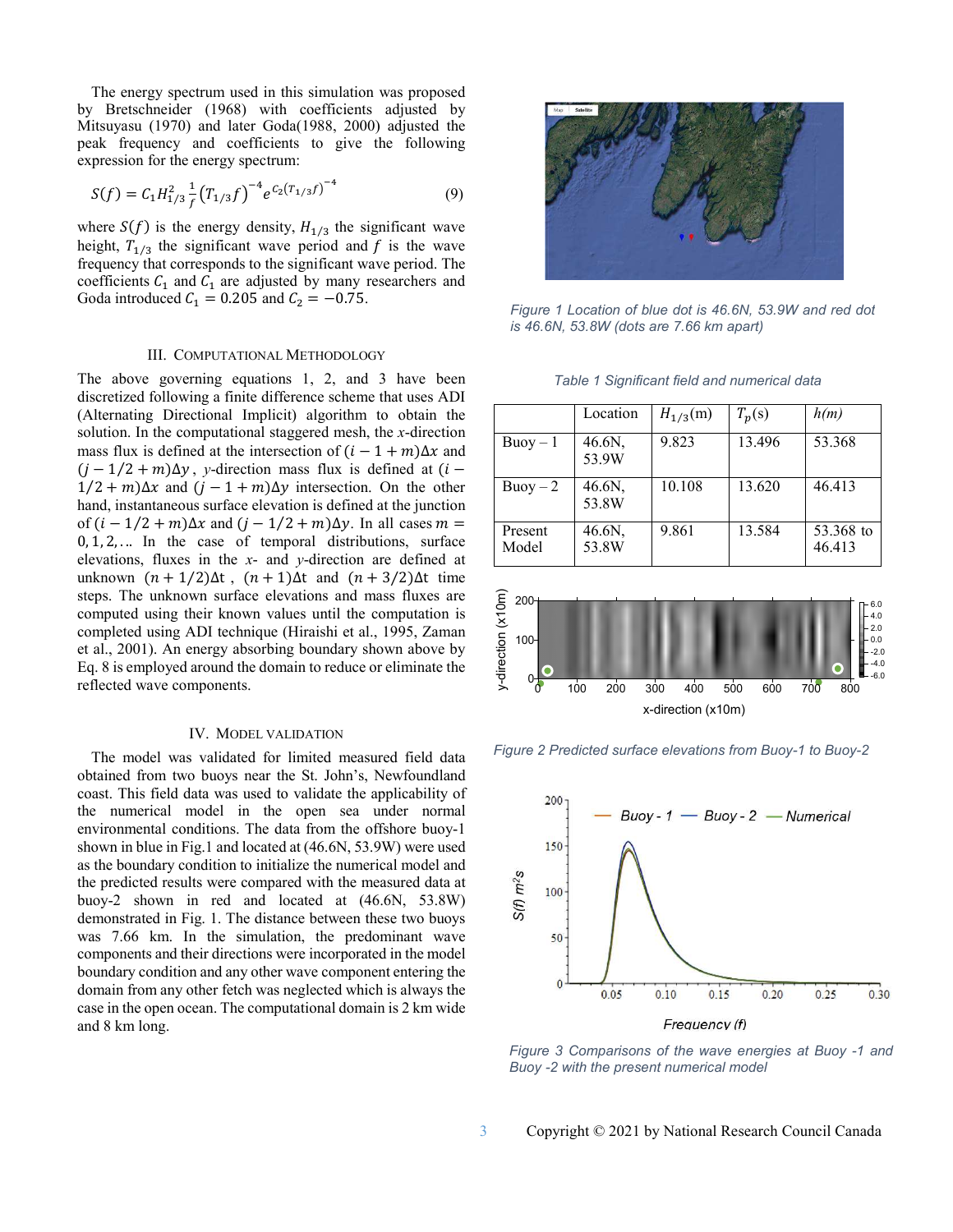Fig. 2 shows the predicted surface elevations on the whole computational domain. The dots on Fig. 2 represent buoy-1 (left) and buoy-2 (right).

Fig. 3 shows the comparison of the measured and simulated results for the power spectrum. The time series of the field data is not available for data storage constraints and only significant wave parameters are available from the field data acquisition authority. So we have used the measured and computed significant wave parameters to generate power spectrum comparisons. It may be observed from Table 1 and Fig. 3 that the measured significant wave heights at buoy-1 and buoy-2 are pretty close and about 2.8% higher at buoy-2 than buoy-1. This is because these buoys are 7.66km apart and many other nomadic wave components may be added and give a rise to the significant wave height at buoy-2. In the numerical model, no extra wave effects were incorporated. But there are substantial unknown parameters that may be responsible for the changes in wave kinematics.

#### V. COMPUTATIONAL SETUP

The present model was utilized for different simulations over the bathymetry shown in Fig. 4. The offshore water depth is 45m and the ridge top has a water depth of 10m. The water depth over the flat bottom is 25m over the transmitted zone. The oil rig is situated over the flat bottom having a square shaft of 30m sides that pierced the free surface. A small yellow square represents the rig shaft on the right side of the figures in the results section. The computational domain has a length of 8km and a width of 1.6km for all the computations from now on.



#### *Figure 4 Computational domain with elevated bottom and oil rig*

In the simulation, 10 numerical wave probes (Probe-1 to Probe-10) were used. The dots on the ridge were the locations of the numerical probes. A square shaft of 30m sides of the oil rig pierced the free surface. The locations of the wave probes are shown in Table 2.

#### *Table 2 Locations of the wave probes*

| Probes   | x-distance $(m)$ | $y$ -distance $(m)$ |  |
|----------|------------------|---------------------|--|
| Probe-1  | 50               | 80                  |  |
| Probe-2  | 150              | 80                  |  |
| Probe-3  | 200              | 80                  |  |
| Probe-4  | 250              | 80                  |  |
| Probe-5  | 300              | 80                  |  |
| Probe-6  | 450              | 80                  |  |
| Probe-7  | 500              | 80                  |  |
| Probe-8  | 625              | 80                  |  |
| Probe-9  | 700              | 80                  |  |
| Probe-10 | 750              | 80                  |  |

#### VI. NUMERICAL RESULTS AND DISCUSSIONS

The above numerical model is applied to study the propagation and modifications of various waves over the complex bathymetry mentioned above. In the computation, it is assumed that waves approaching from the offshore side towards the ridge. During this process, all waves propagating over this top underwent a lot of changes in their kinematics and profiles. It should be noted that all the wave heights and surface elevations shown here are normalized by the respective significant wave height, the surface elevations used in generating energy computations are prior normalized by the significant wave height. A total of 400 waves are utilized for all irregular wave simulations.

#### Regular Wave

As test cases, the deformation of a regular wave was studied and shown in this section. In this study, waves with a period of 8s and a height of 4.94m and 9.92m were utilized to introduce a wave steepness of 5.0% and 10.0% as shown in Table 3.

|  | Table 3 Incident regular waves |  |
|--|--------------------------------|--|
|--|--------------------------------|--|

| Cases  | H(m) | T(s) | Steepness $(\% )$ |
|--------|------|------|-------------------|
| Case-1 | 4.94 |      | 5.0               |
| Case-2 | 9.92 |      | 10.0              |

Fig. 5 shows the normalized surface elevations at Probe-1 to Probe-10 for Case-1. In this case, no breaking took place. Part of the wave energies would be reflected from the bottom formation and the rest will propagate over the domain shown in Fig. 4. It can be perceived from Fig. 5 that wave shoaling is taking place at different wave prove locations over the ridge.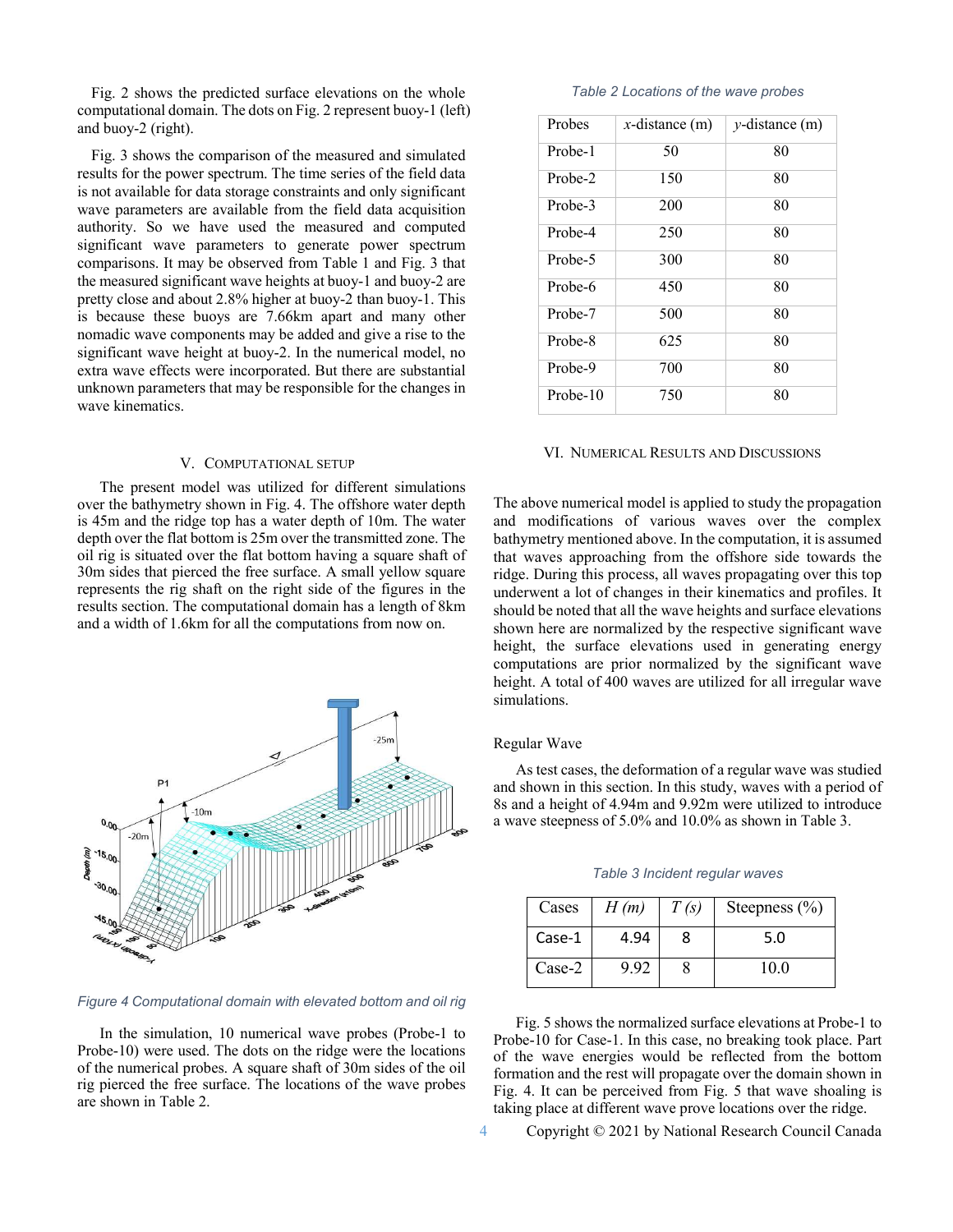

*Figure 5 Normalized surface elevations at probes P1 to P10 for Case-1* 

Fig. 5 also describes that the decrease of the water depths generates considerable nonlinearities in the wave profiles, especially over the ridge and shallow water region. The wave crests turn steeper while the troughs become flatten. The wave propagates with reduced energy and thus the surface elevation decreases over the transmitted area and again part of the wave energies will be reflected from the shaft of the rig.

Fig. 6 shows the horizontal velocity distribution profiles normalized by the wave celerity  $(C_o = 12.4 \text{ m/s})$  at all 10 wave probe locations.



*Figure 6 Normalized horizontal velocity profiles at probes P1 to P10 for Case-1*

From Fig. 6, it may be observed that the horizontal wave velocity reduces substantially in front of the oil rig (Probe-6 and 7) which implies that the shaft of the oil rig experienced lower hydrodynamic forces.



*Figure 7 Locations of the wave breaking in the domain for Case-2*



*Figure 8 Wave height distribution before and after wave breaking for Case-2*

On the other hand, in Case-2 wave reached the breaking criteria, and consequently breaking took place. Fig. 7 shows the wave-breaking locations in the domain. The yellow square in the figures shows the location of the oil rig shaft. The scale with Fig. 7 shows the intensity of the wave breaking where zero (0.0) means no breaking occurs. It is seen in Fig. 8 that after wave breaking the wave heights turn smaller over the transmission region and again get reflected from the shaft of the oil rig.

#### Irregular Waves

A wave of significant wave period  $T_{1/3}$  =12s is utilized for various wave steepness. Table 4 shows the wave parameters for these cases.

| Cases    | $H_s(m)$ | $T_s(s)$ | Steepness $(\% )$ |
|----------|----------|----------|-------------------|
| Case-3   | 4.94     | 12       | 2.5               |
| $Case-4$ | 7.99     | 12       | 4.0               |
| $Case-5$ | 9.99     | 12       | 5.0               |
| $Case-6$ | 11.98    | 12       | 6.0               |

*Table 4 Irregular waves with varying steepness* 



*Figure 9 Power spectrum at all 10 probe locations for Case-3*

Fig. 9 shows the energy spectrum at all ten probe locations for Case-3. The steepness of the incident wave is 2.5% at the offshore region before the wave entering the computational domain. In all irregular wave simulations, 400 wave components are utilized.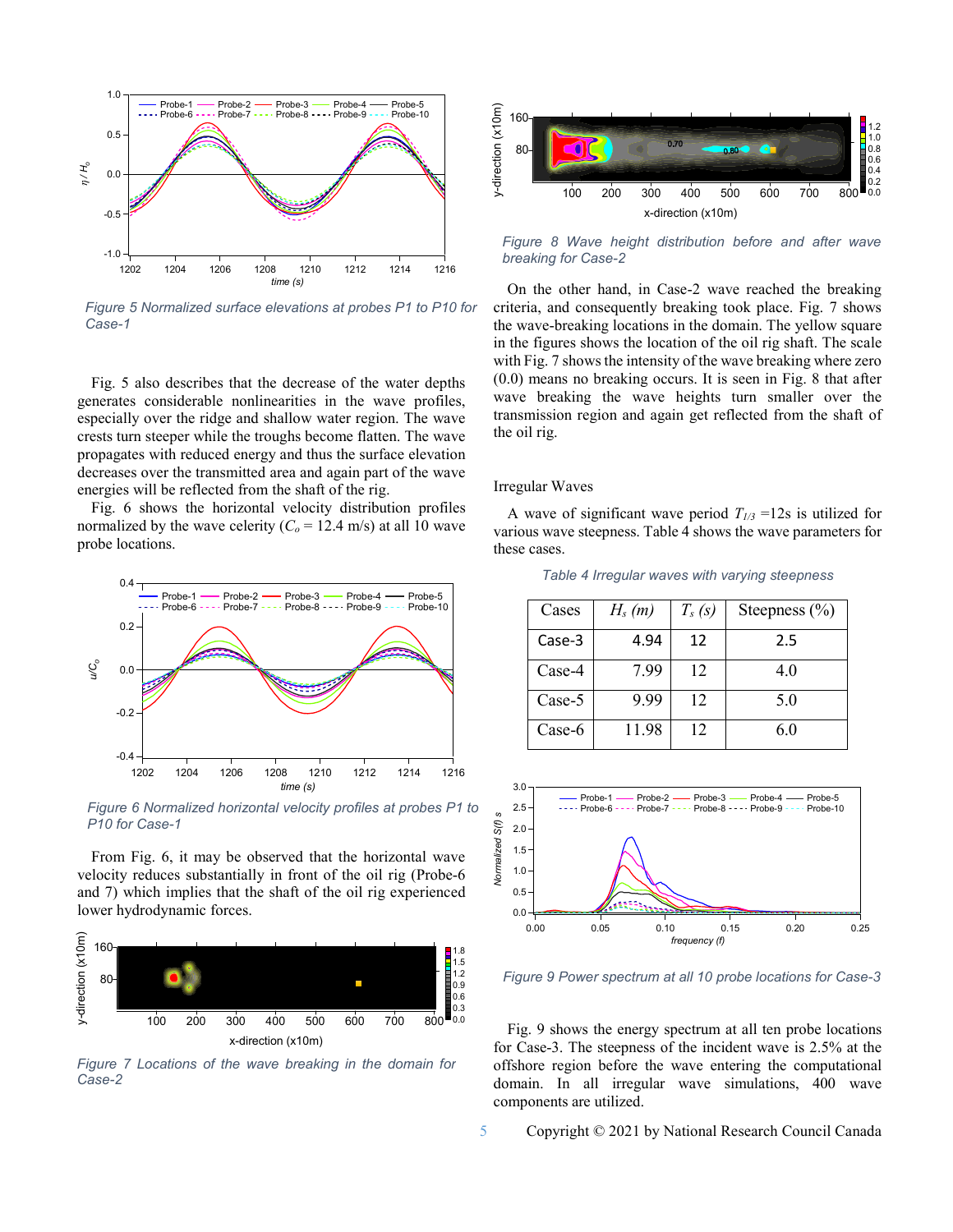The above figure demonstrates the reduction of the wave energies while the waves propagate from the offshore area to the area of interest that included a complex bathymetry and an oil rig. So the oil rig will experience lesser wave energies due to the wave reflection and loss of energy due to viscous damping.



*Figure 10a Locations of the wave breaking in the domain for Case-4*



*Figure 10b Wave height distribution before and after wave breaking for Case-4*



*Figure 11a Locations of the wave breaking in the domain for Case-4*



*Figure 11b Wave height distribution before and after wave breaking for Case-5*

In the numerical simulations, wave breaking take place for Case-4, Case-5, and Case-6 over the elevated bottom of the domain. Fig. 10a-b, 11a-b and12a-b, respectively, show the wave breaking locations on the domain and the distribution of the significant wave heights over the domain for the above three cases. From Figs. 10a, 11a, and 12a, it may be observed that with the increase of the wave steepness wave breaking spread over the wide area in the domain shown by red spots. On the other hand, Figs. 10b, 11b, and 12b show the distribution of the significant wave heights all over the domain. It may be noted



*Figure 12a Locations of the wave breaking in the domain for Case-6*



*Figure 12b Wave height distribution before and after wave breaking for Case-6*

here that the computed significant wave heights are normalized by the incident significant wave height.

Figs. 13 show the comparisons of the energy distributions at



*Figure 13a Comparisons of wave energies at Probe-1 for Case-4, Case-5 and Case-6*



*Figure 13b Comparisons of wave energies at Probe-2 for Case-4, Case-5 and Case-6*

different probe locations from Probe-1 to Probe-10. Due to the presence of the elevated bottom, there will be considerable wave reflections and also it is shown in Figs. 11, 12 and 13 that with the increase of the wave steepness wave breaking upsurges. After reflection and breaking, the wave reforms and keeps propagating downstream.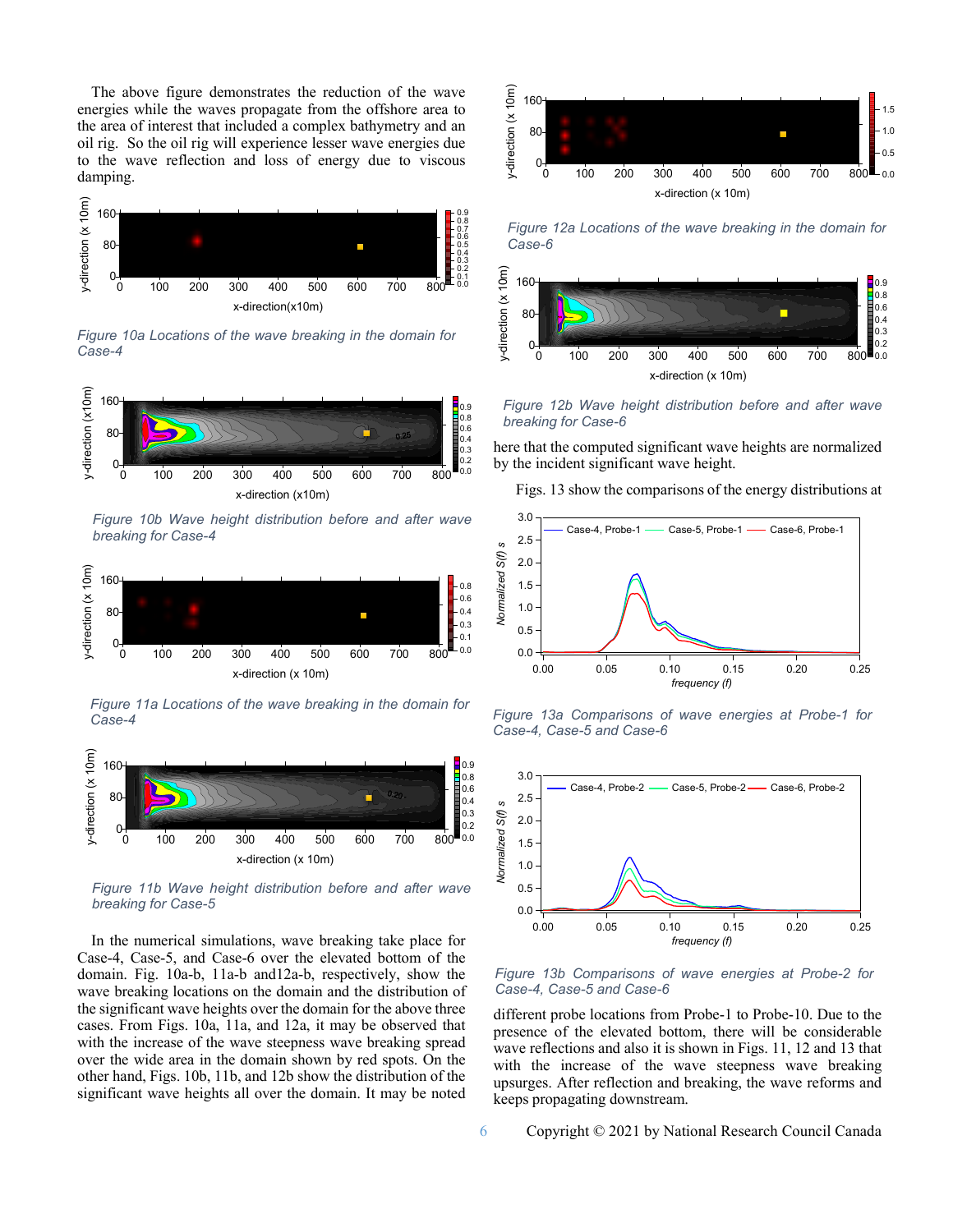

*Figure 13c Comparisons of wave energies at Probe-3 for Case-4, Case-5 and Case-6*



*Figure 13d Comparisons of wave energies at Probe-4 for Case-4, Case-5 and Case-6*



*Figure 13e Comparisons of wave energies at Probe-5 for Case-4, Case-5 and Case-6*



*Figure 13f Comparisons of wave energies at Probe-6 for Case-4, Case-5 and Case-6*



*Figure 13g Comparisons of wave energies at Probe-7 for Case-4, Case-5 and Case-6*



*Figure 13h Comparisons of wave energies at Probe-8 for Case-4, Case-5 and Case-6*



*Figure 13i Comparisons of wave energies at Probe-9 for Case-4, Case-5 and Case-6*



*Figure 13j Comparisons of wave energies at Probe-10 for Case-4, Case-5 and Case-6*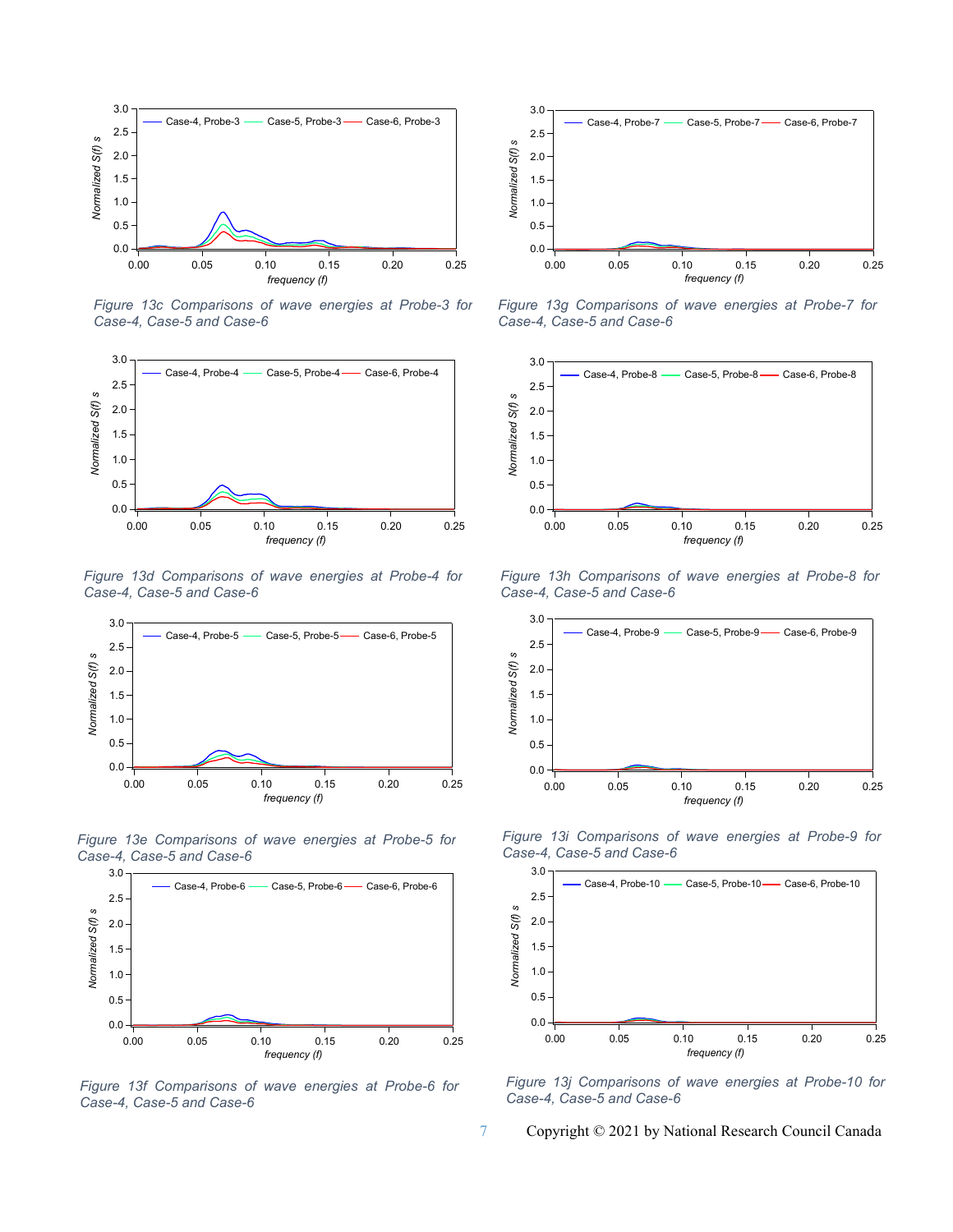From all Fig. 13, it is perceived that with the increase of the wave reflections and breaking, the wave energy which is maximum at Probe-1 decreases unceasingly at all other probe locations over the downstream side. The energy for Case-6 is the lowest as the maximum wave breaking occurs for this case.

#### Loading on the oil rig shaft

Fig. 13g shows the wave energy captured in front of the oil rig shaft by Probe-7 for Case-4, Case-5, and Case-6. Waves with less than 10% energy on average reach the shaft compared to the incident wave energy captured at Prove-1 shown in Fig. 13a. In the Morison equation, the total wave load on the shaft is the summation of the drag force  $(F_D)$  and inertia force  $(F_I)$ that are proportional to the wave velocity and acceleration components, respectively at the close vicinity of the structure.

$$
F = F_D[\propto (u|u|)] + F_I[\propto (u)] \tag{10}
$$

Here  $F_D$  is the drag and  $F_I$  is the inertia force. The drag and mass coefficients are also important factors that dominate the resulted wave loads. These coefficients are usually evaluated using experimental data or by some empirical method.



*Figure 14 Normalized wave velocities in front of the shaft at Probe-7 for Case-1 and Case-2*

Fig. 14 shows the comparisons of the normalized horizontal wave velocity at Probe-7 located in front of the shaft for regular waves mentioned in Case-1 and Case-2.

On the other hand, Fig. 15 shows the time-varying velocity distribution for Case-4, Case-5, and Case-6.

It may be discerned from Fig. 14 and Fig. 15 that with the increase of the wave steepness the wave velocity increases minimally in front of the shaft at Probe-7 as the wave loses its energies. Wave accelerations are not shown here as the drag forces dominate the wave loads.



*Figure 15 Normalized wave velocities in front of the shaft at Probe-7 for Case-4 Case-5 and Case-6*

#### **CONCLUSIONS**

A 3D dispersive numerical model with enhanced dispersion characteristics has been formulated and utilized to study the propagation of few cases of regular and irregular waves over an elevated sea bottom. An oil rig is also incorporated in the computational domain to perceive the loadings on it for various breaking and no breaking waves. The proposed model has been utilized to study the propagation, reflection (not shown here), and breaking of the regular and irregular waves over a complex bathymetry in the presence of an oil rig. The model seems identified the locations of the wave-breaking zone and the propagation of the available energy towards the downstream side. It is observed that with the increase of the wave steepness wave breaks, reform and keep propagating and lose energies as they propagate further. The oil rig shaft experiences low energy/loading due to considerable wave reflection from the ridge, wave breaking, and wave attenuation due to viscous effects.

#### ACKNOWLEDGMENT

All personnel, who have contributed to this project in any form, deserve our sincere gratitude. Funding from NRC-OCRE in the form of the internal project is appreciated.

#### **REFERENCES**

- [1] Abbott, M. B., H. M. Petersen and O. Skovgaard. "On the numerical modelling of short waves in shallow water." Journal of Hydraulic Research, 16(3), pp.173-204, 1978.
- [2] Bayram, A. and M. Larson. "Wave transformation in the nearshore zone: comparison between a Boussinesq model and field data." Coastal Engineering, Elsevier, 39, pp.149- 171, 2000.
- [3] Bretschneider, C. L. "Significant waves and wave spectrum." Ocean Industries, pp.40-46, 1968.
- [4] Flaten, G. and O.B. Rygg. "Dispersive shallow water waves over a porous sea bed." Coastal Engineering, Elsevier, 15, pp.347-369. 1991.
- 8 Copyright © 2021 by National Research Council Canada